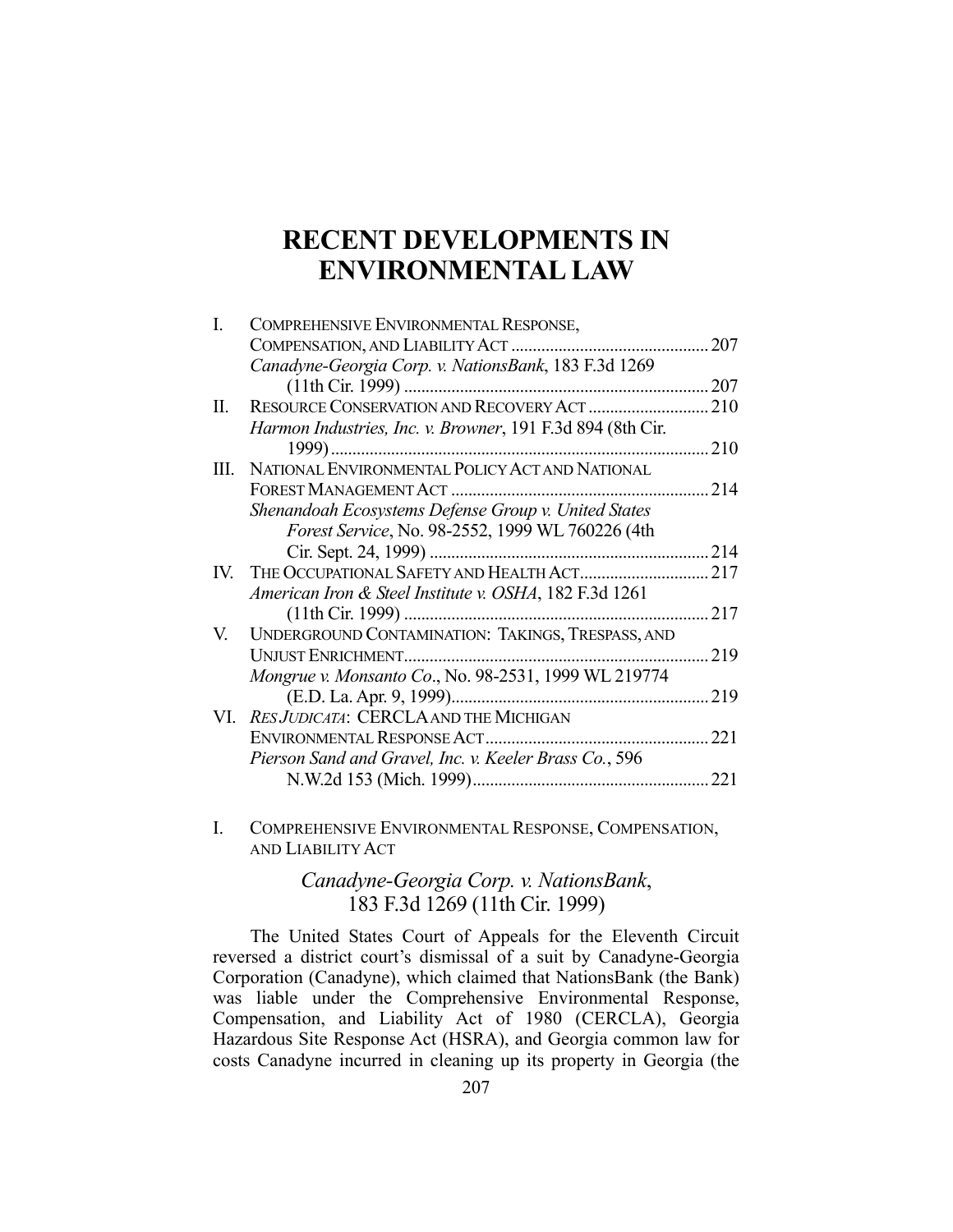Site). The Bank's predecessor served as co-trustee of a trust consisting of a partnership interest in a chemical company, Woolfolk Chemical Words, Ltd. (WCW), that allegedly contaminated the Site prior to Canadyne's acquisition of the business. The United States District Court for the Middle District of Georgia held that the Bank was not a "covered person" within the meaning of section  $107(a)(1)$ of CERCLA. In addition, since the HSRA incorporates the same definitions and standards for owner and operator liability as CERCLA, the district court dismissed the state claims.

 Pursuant to Federal Rule of Civil Procedure 12(b)(6), the Eleventh Circuit reviewed the district court's dismissal *de novo*, determining that the "motion [to dismiss] must be denied unless it is clear the plaintiff can prove no set of facts in support of the claims in the complaint." Canadyne argued that the Bank was liable as an "owner" of the Canadyne property under section 107(a)(2) of CERCLA. That section imposes liability on "any person who at the time of disposal of any hazardous substance owned or operated any facility at which such hazardous substances were disposed of." Canadyne claimed that during the time of contamination, the Bank served as a trustee for trusts that included partnership interests in WCW. To determine whether the Bank could be deemed an "owner" under CERCLA, the Eleventh Circuit considered Georgia state law at the time of the release of hazardous substances at the Site. Since the Bank held the partnership interest in trust, the court held that this amounted to holding legal title to and owning the general partnership interest. The facts also indicated that, at the time the Bank held this interest, the individual partners owned the real property of the partnership. The court therefore concluded that, because the Bank owned a general partnership interest that owned the Site, the Bank owned the Site for purposes of CERCLA.

 In response, the Bank argued it was exempt from liability under the Asset Conservation, Lender Liability, and Deposit Insurance Protection Act (the Act), even if it is deemed an "owner" under CERCLA. The Act amended section 107 of CERCLA to protect fiduciaries from personal liability for the costs of cleaning up environmental hazards. The amendment limits the liability of fiduciaries to the assets held in a fiduciary capacity. Thus, owners who might otherwise be deemed "owners" under section 107 generally cannot be held personally liable under CERCLA.

 Canadyne, however, argued that an exception to the Act, section  $2502(n)(3)$ , should be applied in this case. That subsection prohibits the limitation on liability where negligence of a fiduciary causes or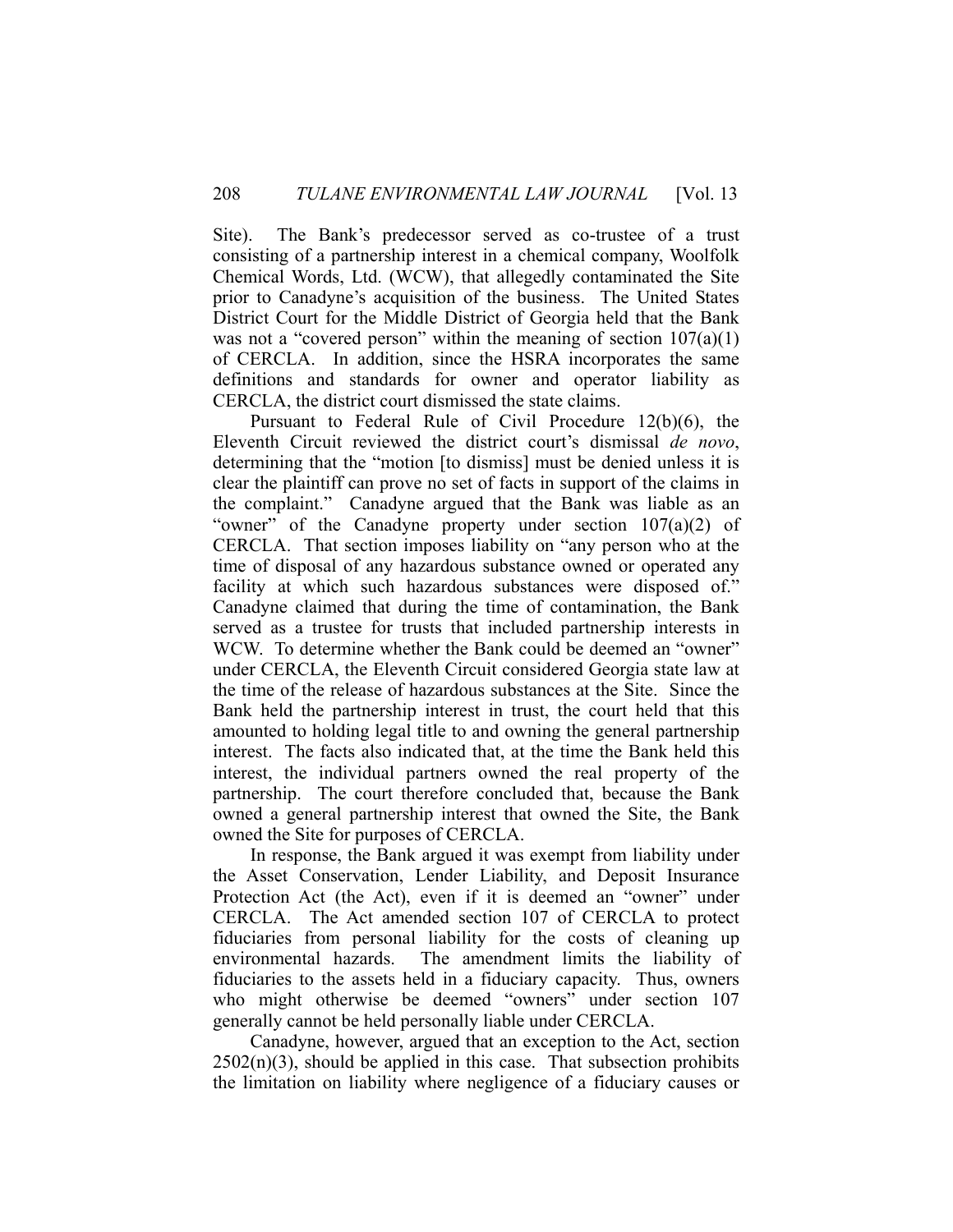contributes to the release or threatened release of a hazardous substance. Citing to this exception, Canadyne claimed that the Bank's negligence caused or contributed to the release of hazardous substances at the Site. For this exception to apply, the court required that Canadyne prove some action of the Bank, because the Bank had no duty to prevent someone else from releasing hazardous substances. The court rejected Canadyne's contention that CERCLA imposed a duty on the Bank to prevent others from releasing hazardous substances. The court explained that CERCLA does not allocate liability based on fault or negligence; rather it makes those in a prior or current relationship to the polluted property strictly liable. Since CERCLA imposes no duty to act, the court concluded the Bank could not have been negligent in failing to prevent others from polluting.

 For purposes of reviewing the dismissal of Canadyne's complaint, the Eleventh Circuit considered the allegations of the Canadyne's complaint as true. Although Canadyne made no allegation of any particular action by the Bank that caused or contributed to the release of hazardous substances, simply asserting that the Bank "negligently released or allowed the release of hazardous substances," the court nevertheless held that the complaint should not have been dismissed. Without implying that the Bank was liable under CERCLA, the court merely stated that Canadyne's complaint satisfied the low threshold of sufficiency prescribed by Federal Rule of Civil Procedure 8(a), which requires that a complaint contain a "short plain statement of the claim showing that the pleader is entitled to relief." Furthermore, the court was bound by prior precedents holding that "it is sufficient against a motion to dismiss to allege that defendant acted negligently thereby causing injury." In closing, however, the court noted that the ruling would not prevent the district court from narrowing the scope of discovery to determine whether the Bank negligently caused or contributed to the release of hazardous substances at the Site.

Ruth Ann Castro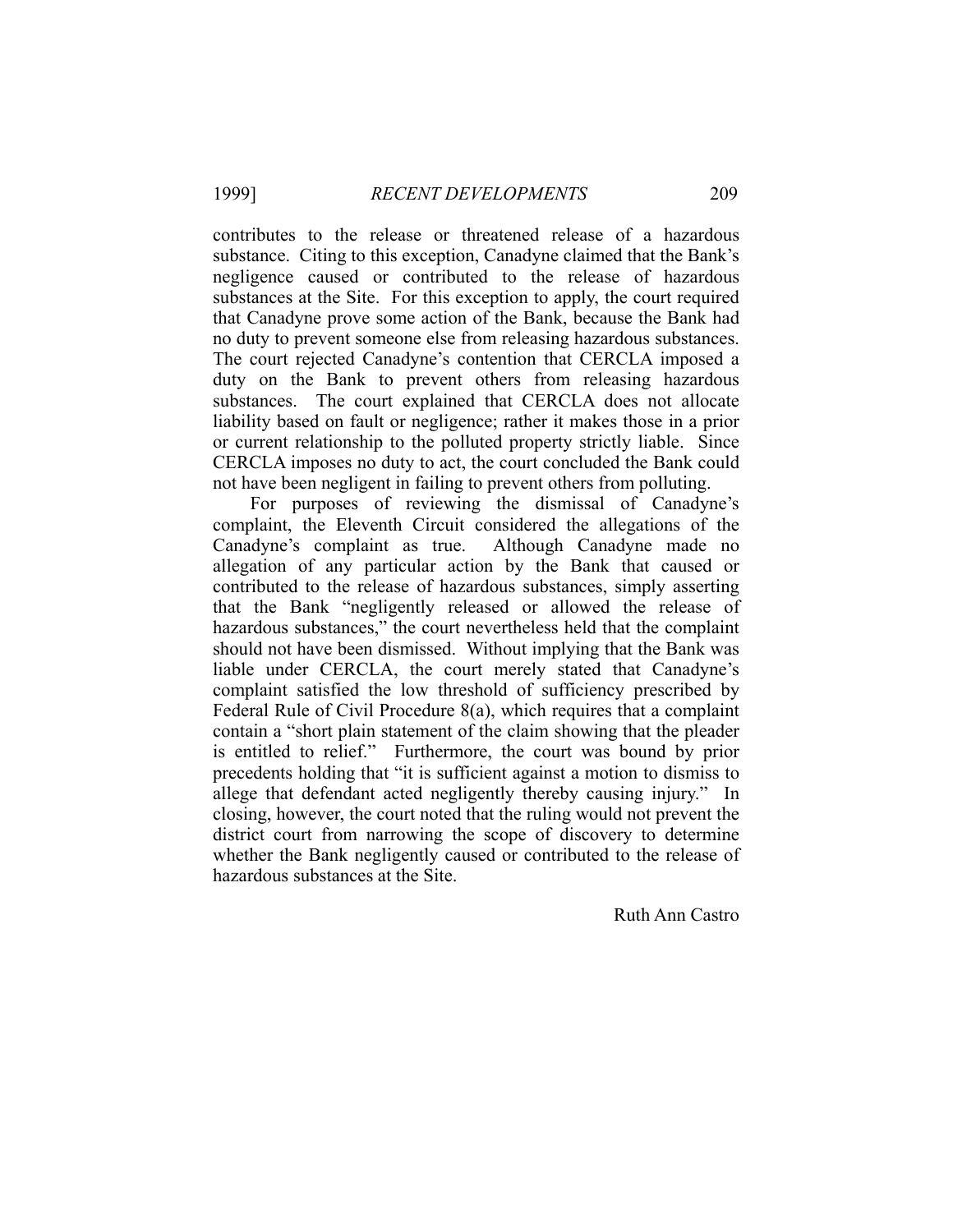#### II. RESOURCE CONSERVATION AND RECOVERY ACT

## *Harmon Industries, Inc. v. Browner*, 191 F.3d 894 (8th Cir. 1999)

 In November 1987, plaintiff Harmon Industries discovered that, for nearly fifteen years, its workers routinely disposed of volatile solvent residue behind the Harmon plant in Grain Valley, Missouri. Following the discovery, Harmon ceased its disposal practices and voluntarily informed the Missouri Department of Natural Resources (MDNR). The MDNR and Harmon established a voluntary compliance plan whereby Harmon would clean up the disposal area and, in exchange for Harmon's cooperation, the MDNR would not seek civil penalties. However, while Harmon was cooperating with the MDNR, the federal Environmental Protection Agency (EPA) initiated an administrative enforcement action against Harmon in which the agency sought over two million dollars in penalties.

 While the EPA's administrative enforcement action was pending, the MDNR and Harmon entered into a consent decree wherein the MDNR acknowledged full accord and satisfaction on the part of Harmon and released Harmon from any claim for monetary penalties. The decree was approved by a Missouri state court judge. Thereafter, Harmon litigated the EPA claim, first before an administrative law judge (ALJ) and subsequently, on appeal of the ALJ's imposition of a \$586,716 civil penalty, before a three-person Environmental Appeals Board panel that affirmed the ALJ's monetary penalty. Harmon then challenged the penalty award in federal district court. The district court granted summary judgment in favor of Harmon, finding that the EPA's decision to impose civil penalties violated the Resource Conservation and Recovery Act (RCRA), as well as longstanding principles of *res judicata*. The EPA then appealed the district court's determination to the Eighth Circuit.

 On appeal, the Eighth Circuit affirmed the district court's grant of summary judgment. The circuit court reasoned that the clear language of RCRA section 6926 precluded the EPA's duplication of enforcement actions, a process commonly known as "overfiling." Under section 6926, the EPA authorized Missouri to administer and enforce a hazardous waste program. Following the grant of authorization, section 6926 provides that the state's program then operates "in lieu of" the federal government's RCRA program and any action taken by a state under an authorized program has the "same force and effect" as if taken by the EPA under RCRA.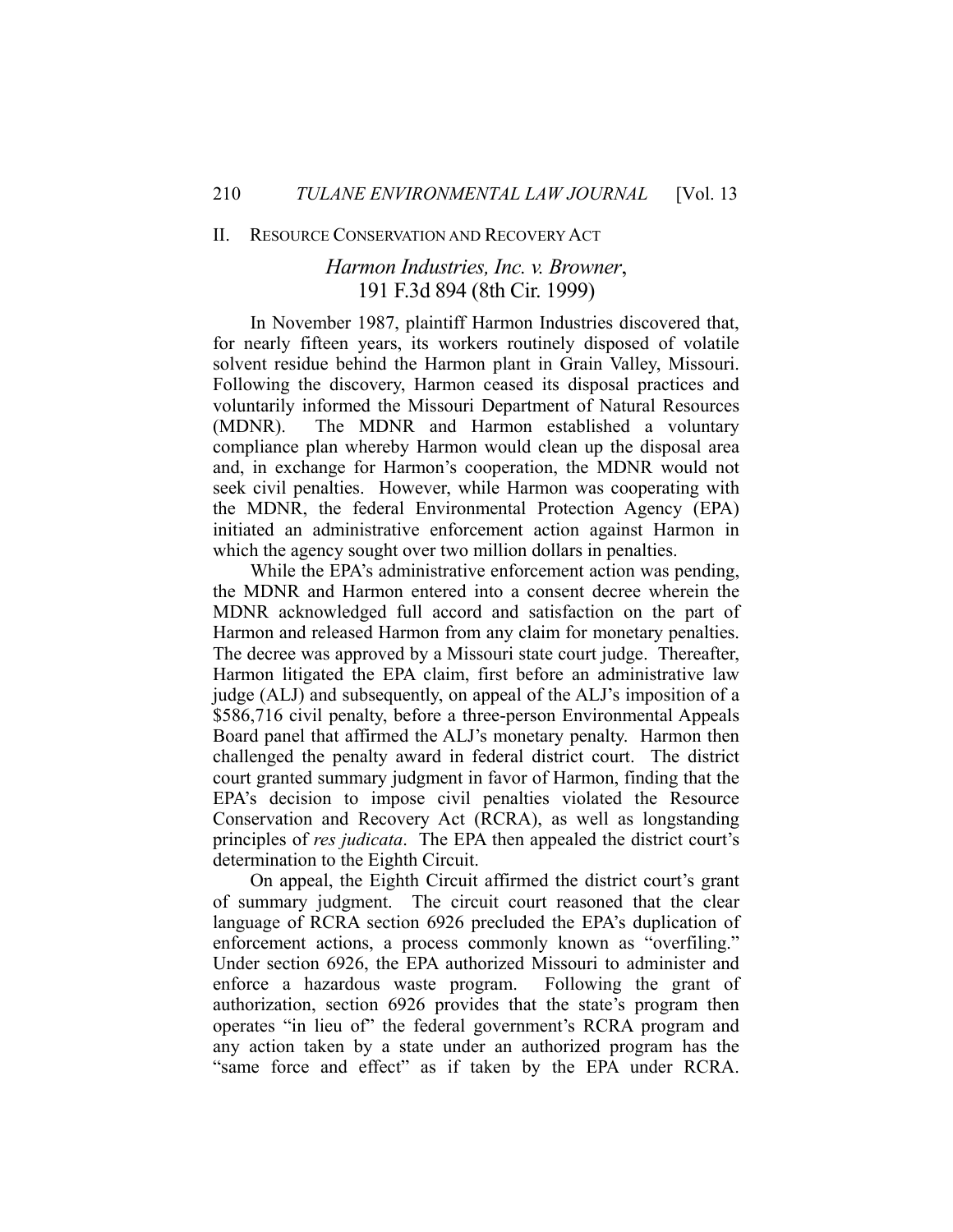Furthermore, state authorization cannot be freely rescinded by the EPA. Rather, in order to withdraw a state's authorization to administer a hazardous waste program, the EPA must determine that the state program is either not equivalent to or consistent with the federal program, or, most notably, that the state is failing to provide adequate enforcement.

 In support of overfiling, the EPA argued that RCRA allows either a state with an authorized hazardous waste program or the EPA to enforce the state's regulations under the program. Specifically, the EPA claimed that RCRA section 6928 expressly provides for EPA enforcement in states with authorized hazardous waste programs. According to the EPA, the only prerequisite to EPA enforcement in such states under section 6928 is that the EPA notify the state in writing if it intends to initiate an enforcement action against an alleged violator. Moreover, the EPA sought to counter the argument that the phrases "in lieu of" and "same force and effect" in section 6926 establish the primacy of state enforcement authority to the exclusion of the EPA. The EPA contended that "in lieu of" only refers to which regulations are to be enforced under an authorized state program rather than who is responsible for enforcing the regulations. Similarly, the EPA argued that the phrase "same force and effect" only refers to permits issued by an authorized state, which permits have the "same force and effect" as if issued by the EPA.

 The Eighth Circuit, however, did not adopt the EPA's interpretation of RCRA. Instead, the court held that the plain language of the statute "reveals a congressional intent for an authorized state program to supplant the federal hazardous waste program in all respects including enforcement." The court reasoned that, while the EPA correctly noted that the phrase "in lieu of" refers to the operative hazardous waste program itself, program administration and enforcement are "inexorably intertwined," such that the entirety of the state program, including enforcement, operates "in lieu of" the federal program.

 The court reached a similar conclusion with regard to the section 6926 "same force and effect" language, reasoning that this phrase provides additional support for the primacy of states' enforcement rights under RCRA when the EPA has authorized a state to act "in lieu of" the federal agency. The court found that the plain language of the statute did not support the EPA's assertion that the "same force and effect" language is limited to the issuance of permits but not their enforcement. Rather, section 6926 expressly provides that "[a]ny action" taken by an authorized state "shall have the same force and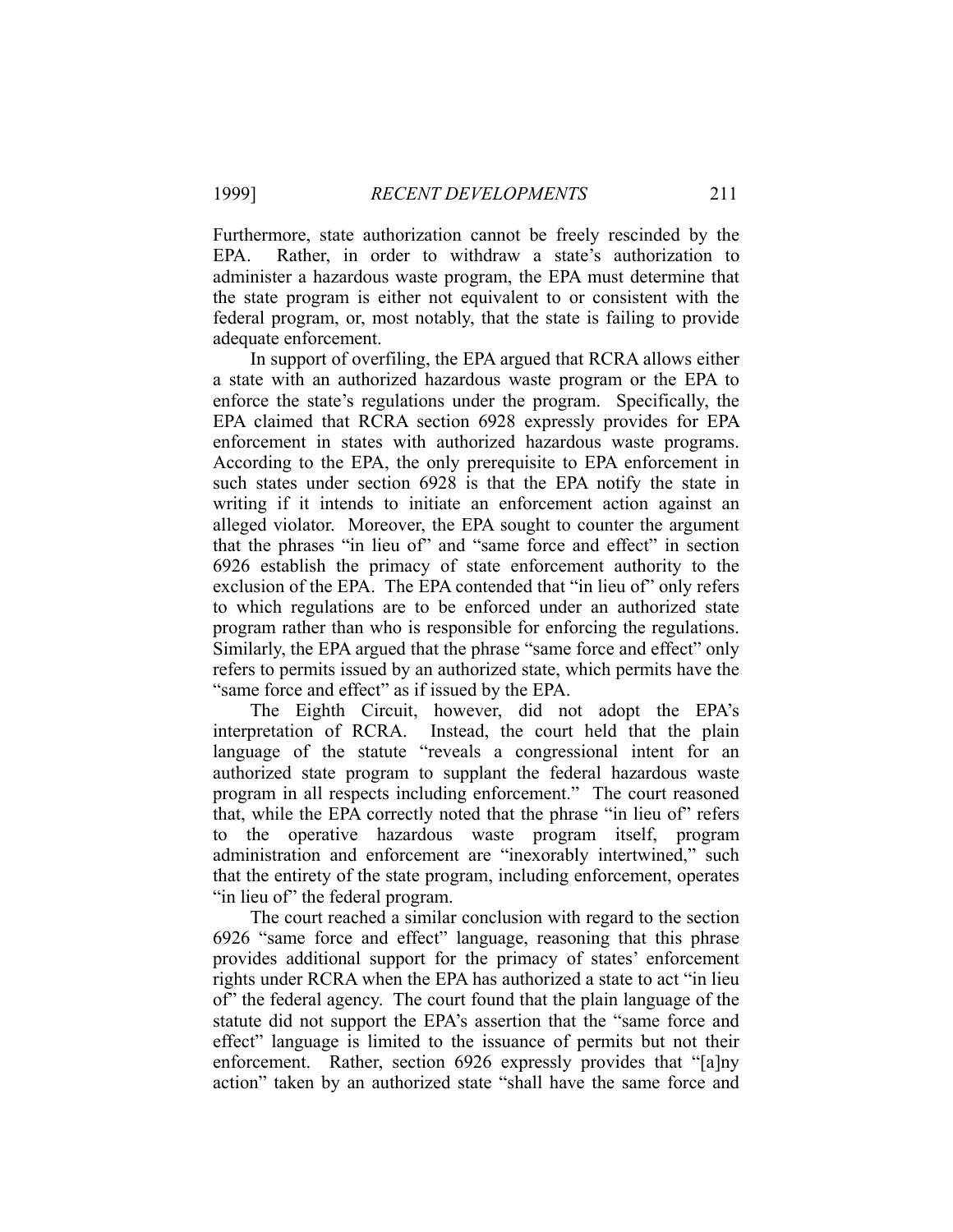effect" as if taken by the EPA. "Any action" the court concluded, broadly applies to any action authorized by RCRA, including permit issuance as well as enforcement.

 Additionally, the Eighth Circuit concluded that the EPA's reliance on section 6928 as the source of federal enforcement authority was misplaced. While section 6928 allows the EPA to bring enforcement actions against suspected violators in authorized states if the agency gives written notice to the state, the court reasoned that the section 6928 enforcement power was not nearly as broad as the EPA had alleged when that section is interpreted within the context of the entire statute. In an effort to harmonize the seemingly empowering language of section 6928 with the constraints on federal authority provided by the language of section 6926, the court concluded that section 6928 "manifests a congressional intent to give the EPA a secondary enforcement right in those cases where a state has been authorized to act that is triggered only after state authorization is rescinded or if the state fails to initiate an enforcement action." When considered in the context of the statute as a whole, the section 6928 notice requirement serves to provide an authorized state the opportunity to initiate an enforcement action under the state's hazardous waste program. Should the state fail to initiate any action, then, and only then, may the EPA invoke the section 6928 enforcement authority.

 Although the court was reluctant to find any ambiguity in the plain language of RCRA, it noted that RCRA's legislative history supports the primacy of states' enforcement rights, even assuming that some ambiguity exists in the statutory language. The court referenced numerous statements in House Report 1491 that indicated a clear legislative intent to vest primary enforcement authority in the states and to allow the federal government merely a secondary right to initiate a RCRA enforcement action only after the state's authorization has been rescinded or the state fails to initiate any enforcement action.

 The Eighth Circuit also affirmed the district court's reliance on *res judicata* as an alternative basis to support its grant of summary judgment, finding that the principles of *res judicata* also bar the EPA's enforcement action against Harmon by reason of the Missouri state court consent decree. The Eighth Circuit concluded that under Missouri law the consent decree would be given preclusive effect. The paramount issue in the court's *res judicata* analysis was whether the relationship of the parties, the United States and the State of Missouri, in the enforcement action was nearly identical. Here again, the court relied upon the "in lieu of" and "same force and effect"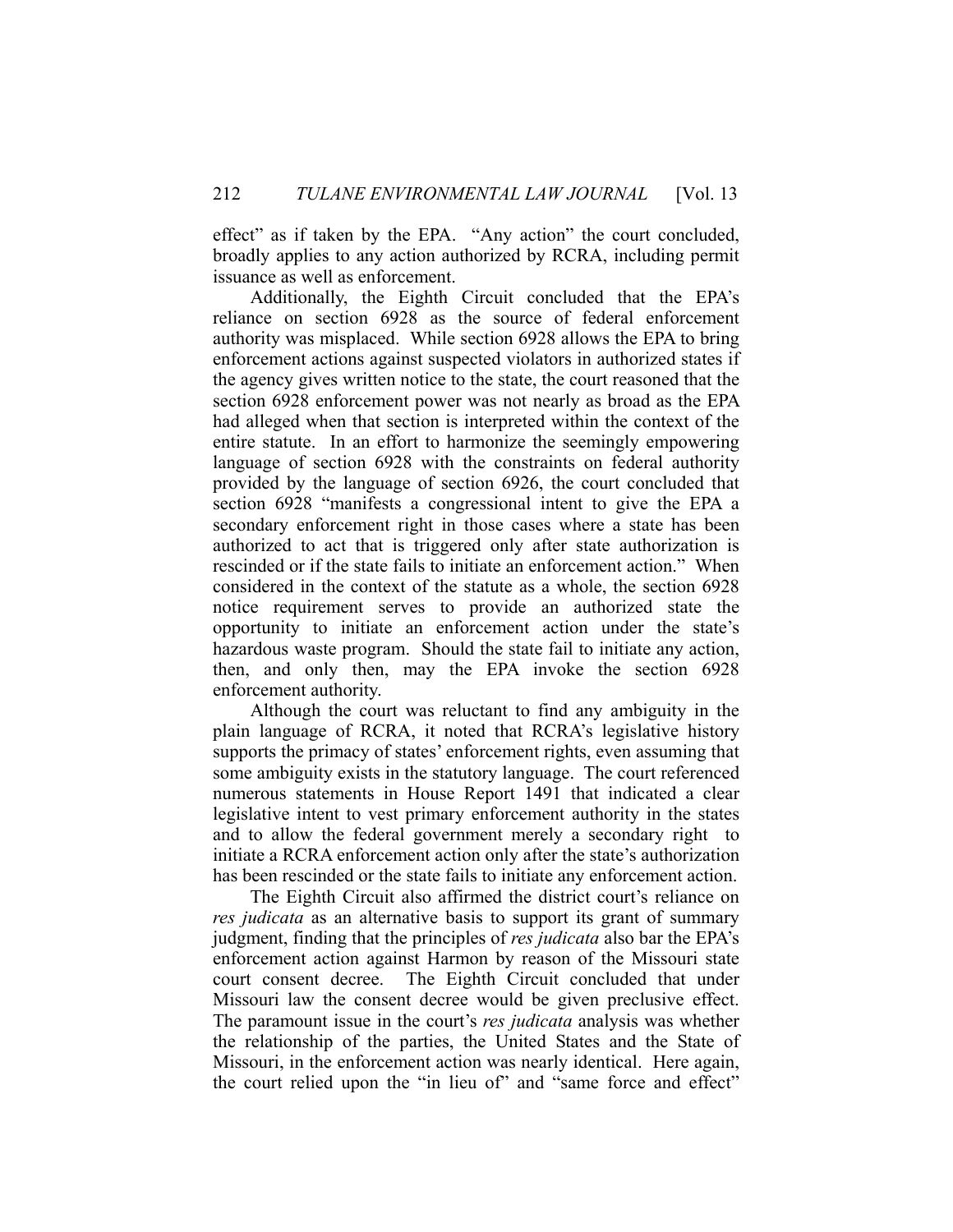language of RCRA section 6926 to conclude that the two parties stood in the same relationship to one another. Because the MDNR acts "in lieu of" the EPA, Missouri's enforcement action had the "same force and effect" as an action initiated by the EPA. Although the enforcement interests of the parties may have been distinct, Missouri, in its dealings with Harmon, advanced the exact same legal right under RCRA as the EPA did in its administrative enforcement action. Accordingly, under Missouri law, the identity of the parties was satisfied, as were the requirements of *res judicata*.

Bryan Moore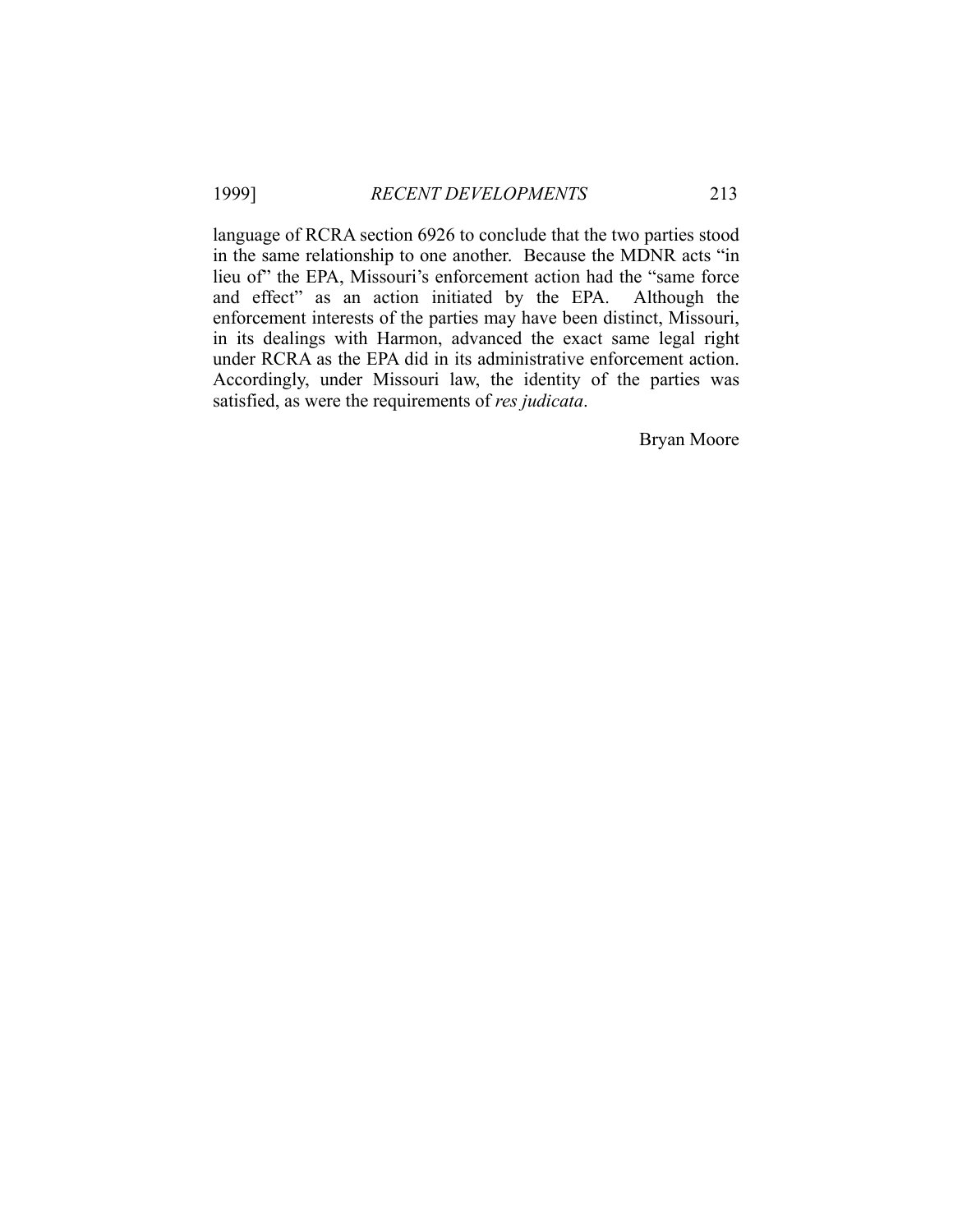### III. NATIONAL ENVIRONMENTAL POLICY ACT AND NATIONAL FOREST MANAGEMENT ACT

### *Shenandoah Ecosystems Defense Group v. United States Forest Service*, No. 98-2552, 1999 WL 760226 (4th Cir. Sept. 24, 1999)

 Shenandoah Ecosystems Defense Group and other environmental organizations (collectively "SEDG") brought suit against the United States Forest Service for multiple violations of the National Environmental Policy Act (NEPA) and the National Forest Management Act (NFMA). SEDG alleged that the Forest Service's timber harvesting decisions in three areas of the Jefferson National Forest (JNF) were procedurally inadequate and that the timber sales should therefore be enjoined.

 The Forest Service proposed to engage in timber sales consistent with the requirements of JNF's Land and Resource Management Plan (the Forest Plan), as mandated by NFMA. The sales from the Arney Groups Project, the Terrapin Mountain Project, and the Wilson Mountain Project were for the purpose of harvesting wood fiber while improving the health of trees, as well as to provide a sustained yield of forest products. An environmental assessment (EA) was prepared for each project, assessing project impacts and discussing alternatives to the proposed actions. The District Ranger ultimately approved all three timber sales, finding each project to be consistent with the Forest Plan and without significant environmental impacts.

 SEDG appealed the decisions on the three project areas to the Regional Forester. After consideration, two of the projects were immediately affirmed to proceed. The Arney Groups Project was subsequently approved after a revised EA was prepared to include environmental effects on the Peaks of Otter Salamander, the coal skunk, and the Indian bat. In response, SEDG filed an action in federal district court to enjoin the timber sales projects. The district court, however, granted the Forest Service's motion for summary judgment. In its appeal, SEDG argued that the Forest Service violated both NFMA and NEPA by failing (1) to consider the three projects' cumulative impacts, (2) to address impacts on rare species in the area, and (3) to discuss an adequate range of alternatives. SEDG further contended that the Forest Service violated NEPA by only preparing an EA for each project and not a more rigorous environmental impact statement (EIS).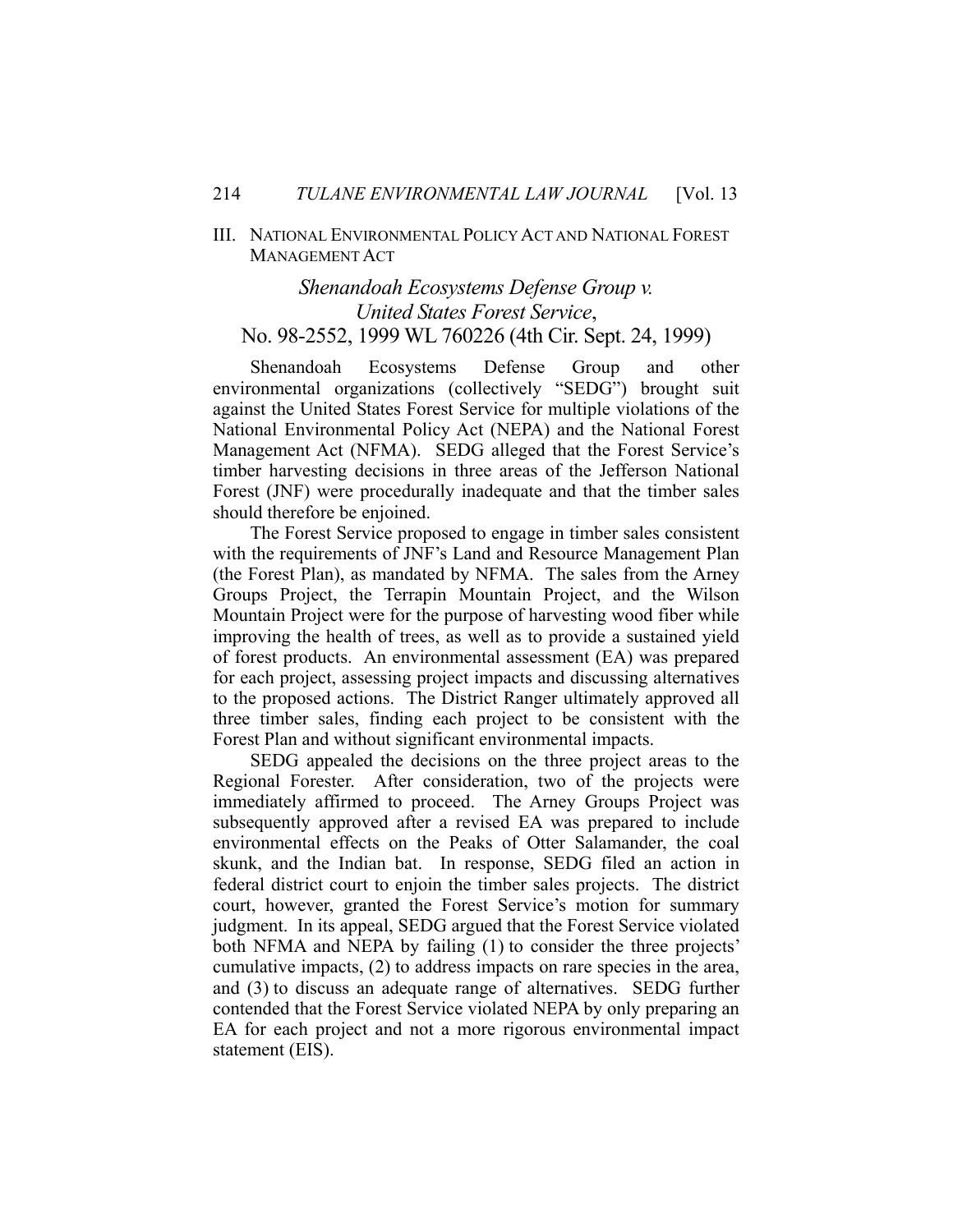The court first reviewed SEDG's claim that the Forest Service's failure to consider the combined, cumulative impacts of all three projects violated NEPA. SEDG maintained that the individual environmental impacts, which each project's EA discussed, were insufficient to comply with the statute. Citing the United States Supreme Court in *Kleppe v. Sierra Club*, the court rejected SEDG's argument. The court stated that *Kleppe* stood for the proposition that considering cumulative impacts in a separate document was not an explicit requirement of NEPA. Whether a separate cumulative analysis should be conducted or not depends upon multiple factors, including the interrelationship between the projects and practical feasibility. Here, the court concluded, the Forest Service gave sufficient consideration to cumulative impacts in each individual EA. This analysis encompassed the cumulative impacts on the visual and recreational resources of the Appalachian Trail and the Blue Ridge Parkway, which were SEDG's focus on appeal. The court found that the Forest Service examined visual and recreational resources in each EA and rationally concluded that, as no project would impact resources identical to the Appalachian Trail and Blue Ridge Parkway, a separate cumulative impacts study was not needed. The visual resources which were impacted were listed in each EA, and the court asserted that nothing indicated that these impacts would produce substantial cumulative impacts on the Trail or on the Parkway.

 The court also rejected SEDG's argument that the Forest Service failed to address impacts on a rare species, the Peaks of Otter Salamander, within the Terrapin Mountain project. SEDG claimed that the Forest Service lacked adequate population data on the species to identify the range of its habitat. The court stated that the Forest Service properly prepared a biological evaluation as a part of each EA, in conformance with NFMA, considering all available inventories and data on the Peaks of Otter Salamander population. The agency's data was compiled from various field studies as a part of a greater Peaks of Otter Salamander conservation plan, and the timber projects were only approved for areas in which there would not be a significant impact on the species. The court found the agency's data on the Peaks of Otter Salamander both adequate and detailed, and held that the additional population surveys which SEDG requested were unnecessary because such inventories are only mandated where the original data is lacking.

 SEDG's claim that the Forest Service violated NEPA by not considering a sufficient range of alternatives to the timber projects was unsuccessful as well. SEDG alleged that the alternatives that the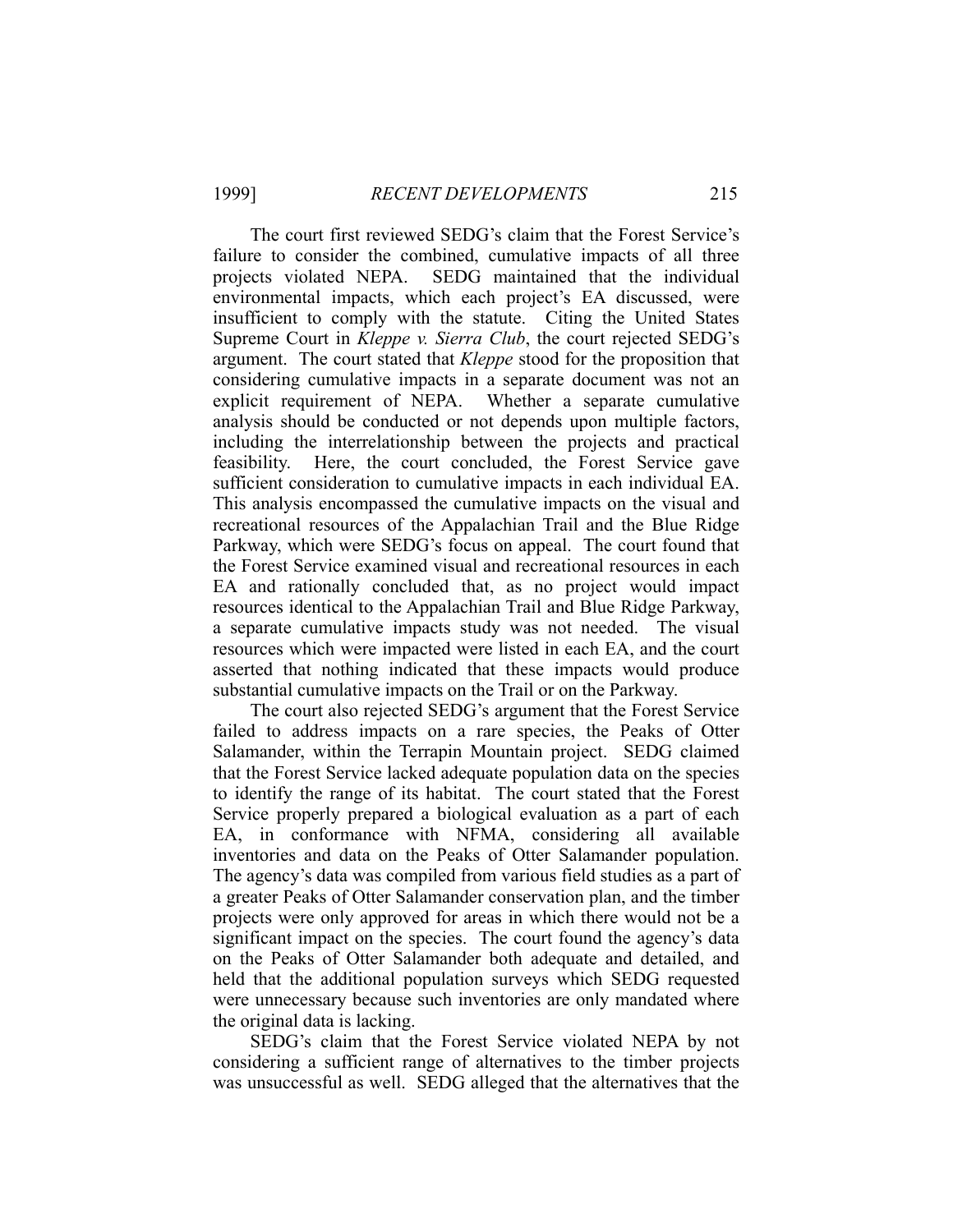Forest Service listed were inadequate because the agency did not consider the alternatives of "real forms" of uneven-aged management, natural regeneration, and protecting "de facto" roadless areas. The court disagreed, stating that the five alternatives listed in each of the three EAs were sufficient to fulfill the requirements of NEPA. Furthermore, the court remarked that uneven-aged management techniques were included as proposed alternatives to the projects, and that "natural regeneration," as an equivalent alternative to "no action," was also therefore included in the Forest Service's alternatives discussion. The "*de facto*" roadless area alternative, the court concluded, was not required to be discussed or accepted by the Forest Service. Numerous alternatives had already been considered; moreover, the consideration of an arguably more environmentally sound alternative was inconsequential where the projects had been found to not have any significant environmental impacts.

 Finally, the court addressed SEDG's claim that the Forest Service was mandated to prepare an EIS under NEPA, rather than just an EA, for the three project areas. As there were substantial questions about whether the timber sales would "significantly impact the human environment," SEDG asserted, an EIS was required. The court discussed that it was true that the significance of environmental impacts governed whether an agency must prepare an EA or an EIS. However, in this instance, the Forest Service resolved, after preparing and thoroughly examining the EAs, that no significant environmental impacts would result from the three projects. Therefore, an EIS was not warranted. SEDG's supplementary argument, that the voluminous EAs clearly indicated that an EIS was necessary, was found by the court to be without merit. Instead, the court credited the length of the EAs to the Forest Service's dedication to detailed statutory requirements.

 On appeal, the United States Court of Appeals for the Fourth Circuit held that the district court properly granted summary judgment in favor of the Forest Service, and affirmed the lower court's decision.

Kristin Reyna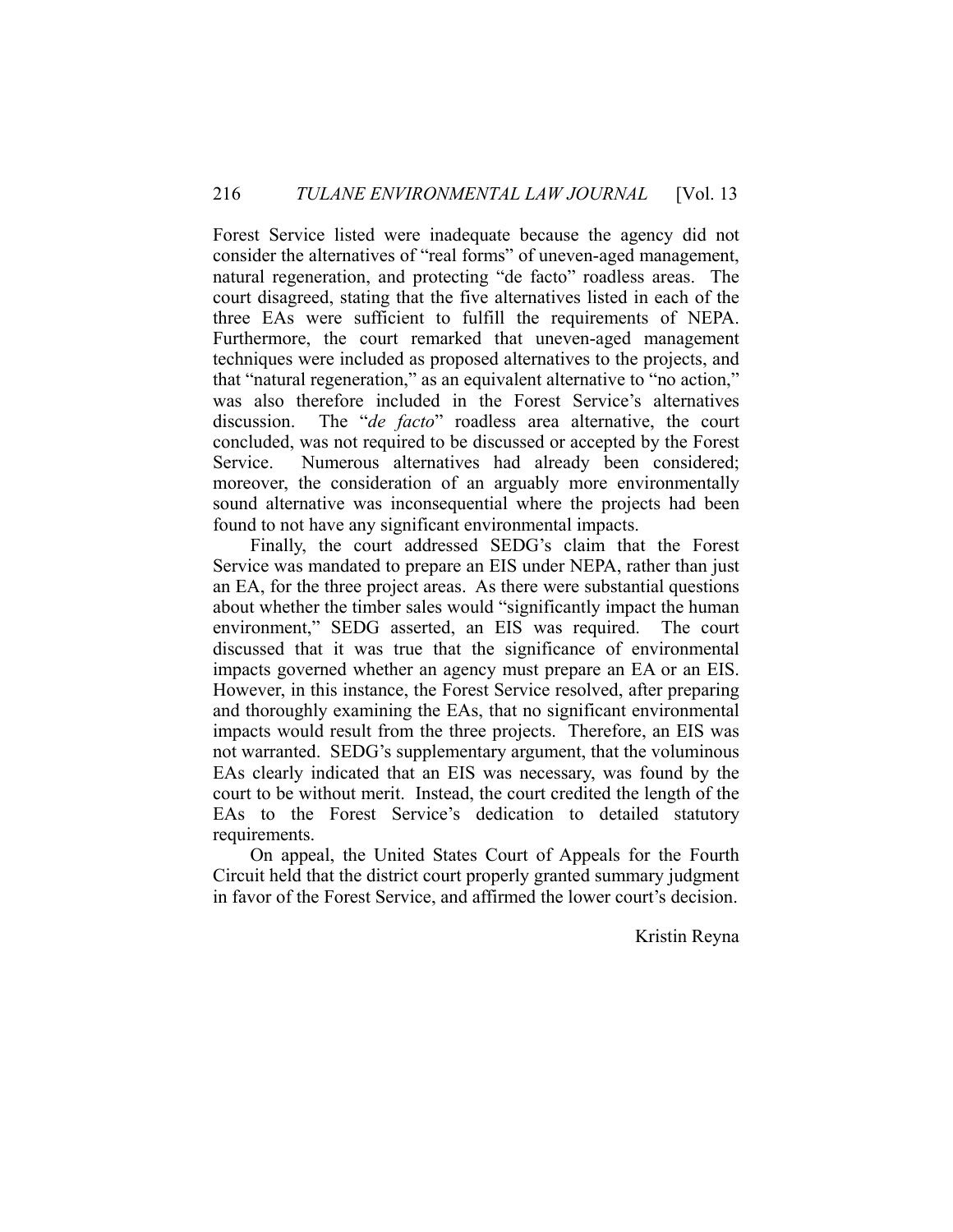#### IV. THE OCCUPATIONAL SAFETY AND HEALTH ACT

# *American Iron & Steel Institute v. OSHA*, 182 F.3d 1261 (11th Cir. 1999)

 The American Iron and Steel Institute (the Institute) petitioned for judicial review of the revised standards for respiratory protection issued by the Occupational Safety and Health Administration (OSHA), pursuant to the Occupational Safety and Health Act (OSH Act) section 655(a). Specifically, the Institute challenged three different aspects of the new standard. The American College of Occupational and Environmental Medicine joined as a plaintiff, bringing a separate challenge to the revised standards. The United States Court of Appeals for the Eleventh Circuit was deferential to OSHA in reviewing OSHA's factual determinations. Provided that OSHA's determinations were supported by substantial evidence presented to it or produced by it, the court would uphold those determinations. The court determined that OSHA had in fact provided substantial evidence, and therefore denied all challenges.

 The Institute first challenged OSHA's retention of the Hierarchyof-Controls policy, 29 C.F.R. § 1910.134(a)(1), and OSHA's failure to consider revising or abrogating that policy as part of the new standard. The Hierarchy-of-Controls policy allows OSHA to require engineering controls, as opposed to respirators, to reduce or eliminate employee exposure to airborne contaminants. In promulgating its new standards, OSHA did not reconsider this policy. The court held that OSHA had the authority to identify which regulatory requirements to revise. The court reasoned that if OSHA were required to review each issue within the regulation, it would divert resources that could be focused on issues of greater priority.

 The Institute's second challenge was to the conditions on the use of respirators, as provided in 29 C.F.R. § 1910.134(d)(2)(iii)(B). Under the revised standards, employers are required to use atmosphere-supplying respirators, as opposed to air-purifying respirators, in workplace atmospheres that are "immediately dangerous to life and health" (IDLH). Furthermore, the regulations required that in non-IDLH workplaces, air-purifying respirators could be used only in compliance with two restrictions. First, airpurification respirators can only be used if equipped with an end-ofservice-life indicator. Second, and alternatively, and air-purification respirator may be used if "the employer implements a change schedule for canisters and cartridges" based on objective data. The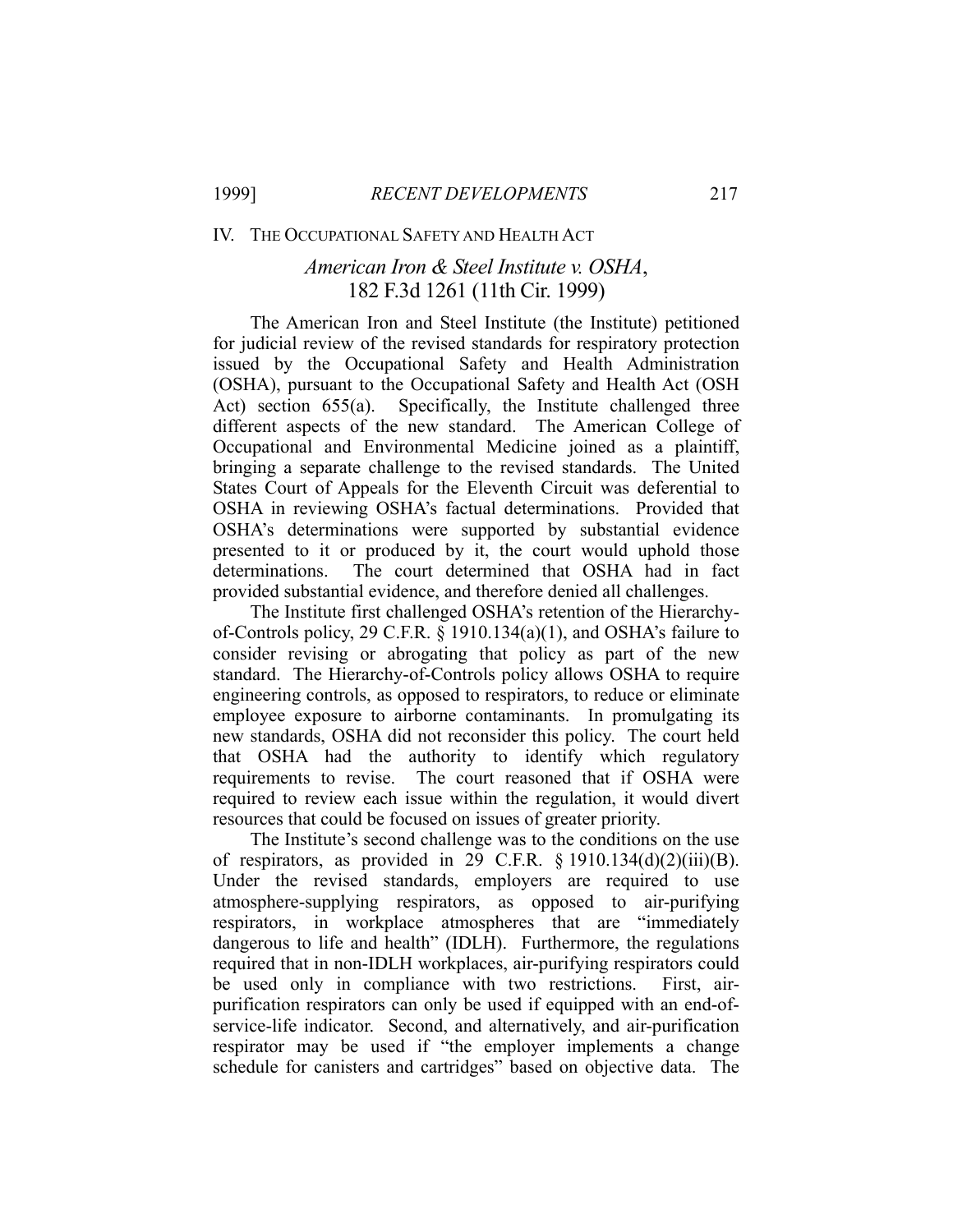Institute challenged this approach in favor of another discussed in the proposed standard, arguing that it automatically favored the more burdensome and expensive atmosphere-supplying respirators. On the record, however, OSHA submitted evidence that the "change schedule" condition in some ways provides wider use of air-purifying respirators.

 The Institute's final challenge was to the annual fit test and retraining requirements. Pursuant to these requirements, employers must re-test their employees annually to ensure proper fitting respirators and employee competence in using them. The Institute argued that such measures were wholly unnecessary. They argued first that the percentage of employees who would undergo facial changes was minute. In addition, they argued that employees would not require annual updates on the proper use of respirators.

 The court denied all three challenges brought by the Institute. The court held that in each instance, OSHA had provided substantial evidence that the requirements were necessary to further the agencies goals. The court further noted that the Institute had provided no evidence that OSHA failed to make such factual determinations in promulgating the revised standards. As such, the three standards challenged by the Institute were upheld.

 In addition to the challenges brought by the Institute, the American College of Occupational and Environmental Medicine (ACOEM) sought review of the revised provision, codified at 29 C.F.R. § 1910.134(b), allowing nonphysicians to administer medical evaluations to employees. The provision allows licensed health care providers to perform evaluations to the extent permitted by state law. The Doctors challenged the provision on several grounds, including whether it was supported by substantial evidence. The court held that because the regulation was subject to state law, and because there was substantial evidence that licensed health care providers were qualified to perform the examinations, the provision was valid. Accordingly, the court denied the ACOEM's petition.

Erik Van Hespen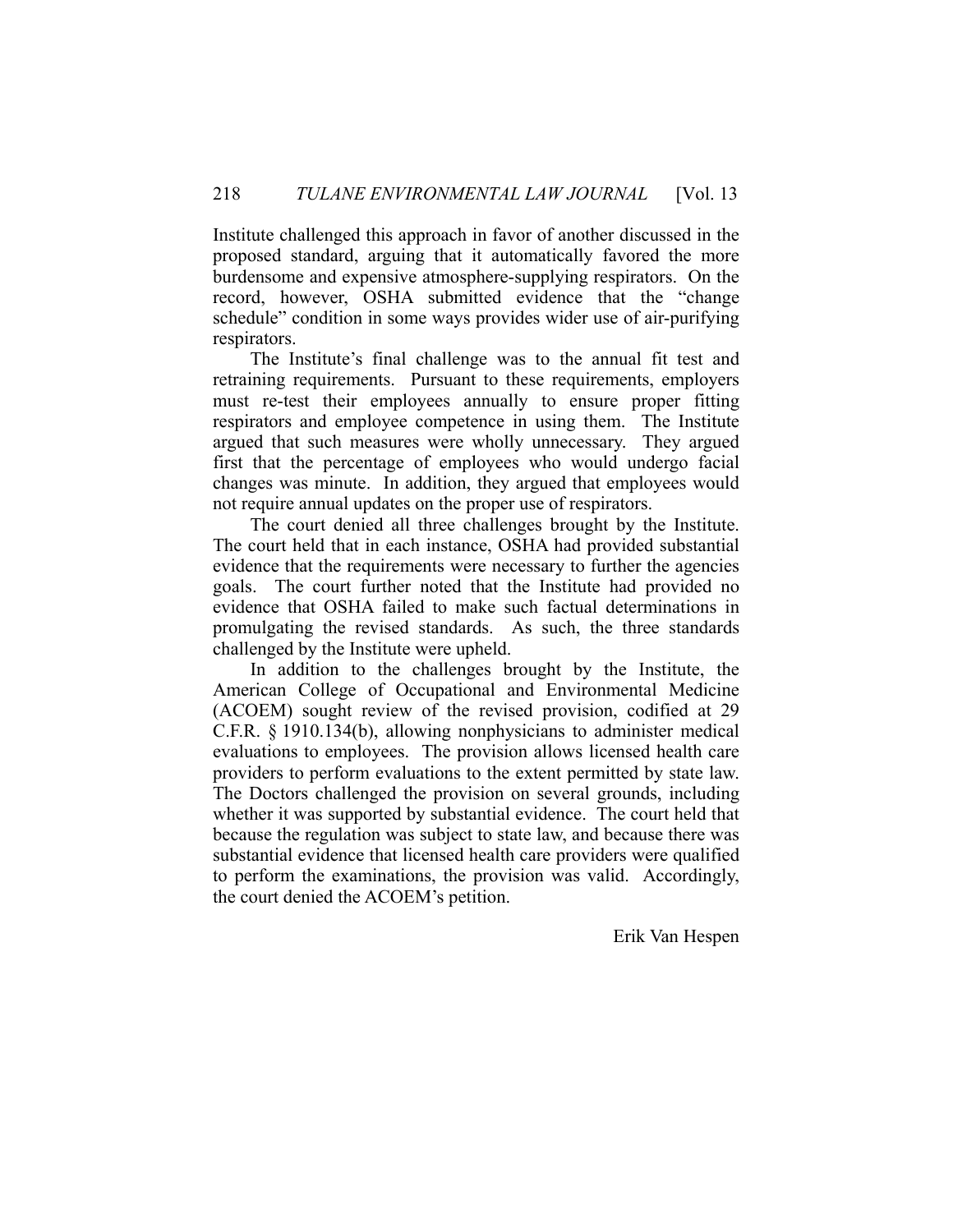### V. UNDERGROUND CONTAMINATION: TAKINGS, TRESPASS, AND UNJUST ENRICHMENT

### *Mongrue v. Monsanto Co*., No. 98-2531, 1999 WL 219774 (E.D. La. Apr. 9, 1999)

 In this decision, the court denied Monsanto's motion to dismiss on the pleadings. The plaintiffs, Roland Mongrue, Claude Gisclair and Sylvia Gisclair, were owners of property adjacent to Monsanto's property in Luling, Louisiana. Monsanto used underground injection wells located on its property to dispose of wastewater. The plaintiffs asserted that the wastewater pumping on Monsanto's property resulted in subsurface migration of the wastewater onto their property. They filed suit in the Civil District Court for the Parish of Saint Charles, Louisiana, in August 1998. Monsanto removed the suit on diversity grounds to the United States District Court for the Eastern District of Louisiana. After removal to federal court, Monsanto moved for judgement on the pleadings. The plaintiffs alleged three causes of action, each of which Monsanto sought to have dismissed by arguing that, even if the plaintiffs proved their allegations, they were not sufficient to maintain a cause of action.

 First, the court analyzed the plaintiffs' argument that Monsanto's conduct constituted an unconstitutional taking of their property without just compensation, even though Monsanto is not a government entity. The court noted that the Takings Clause of the Fifth Amendment of the United States Constitution, as applied to the states through the Fourteenth Amendment, and the Louisiana Constitutional provision against takings, which contains similar prohibitions to those found in the federal constitution, are applicable to this case. Discussing the United States Supreme Court's position on takings, the court noted that a permanent physical intrusion by the government is a taking per se regardless of how minor the intrusion may be. The rules against takings are applied to nongovernmental entities, such as Monsanto, when they are acting under the authority of the state in their occupation of an individual's property; therefore, a permanent physical intrusion by such an entity would also be a per se taking.

 In this case, Monsanto was acting pursuant to a state-issued permit, and therefore, under the authority of the state. Further, the court stated that the physical invasion of wastewater onto the subsurface of property could be a permanent physical occupation, and therefore a per se taking. The court held that if the intrusion of the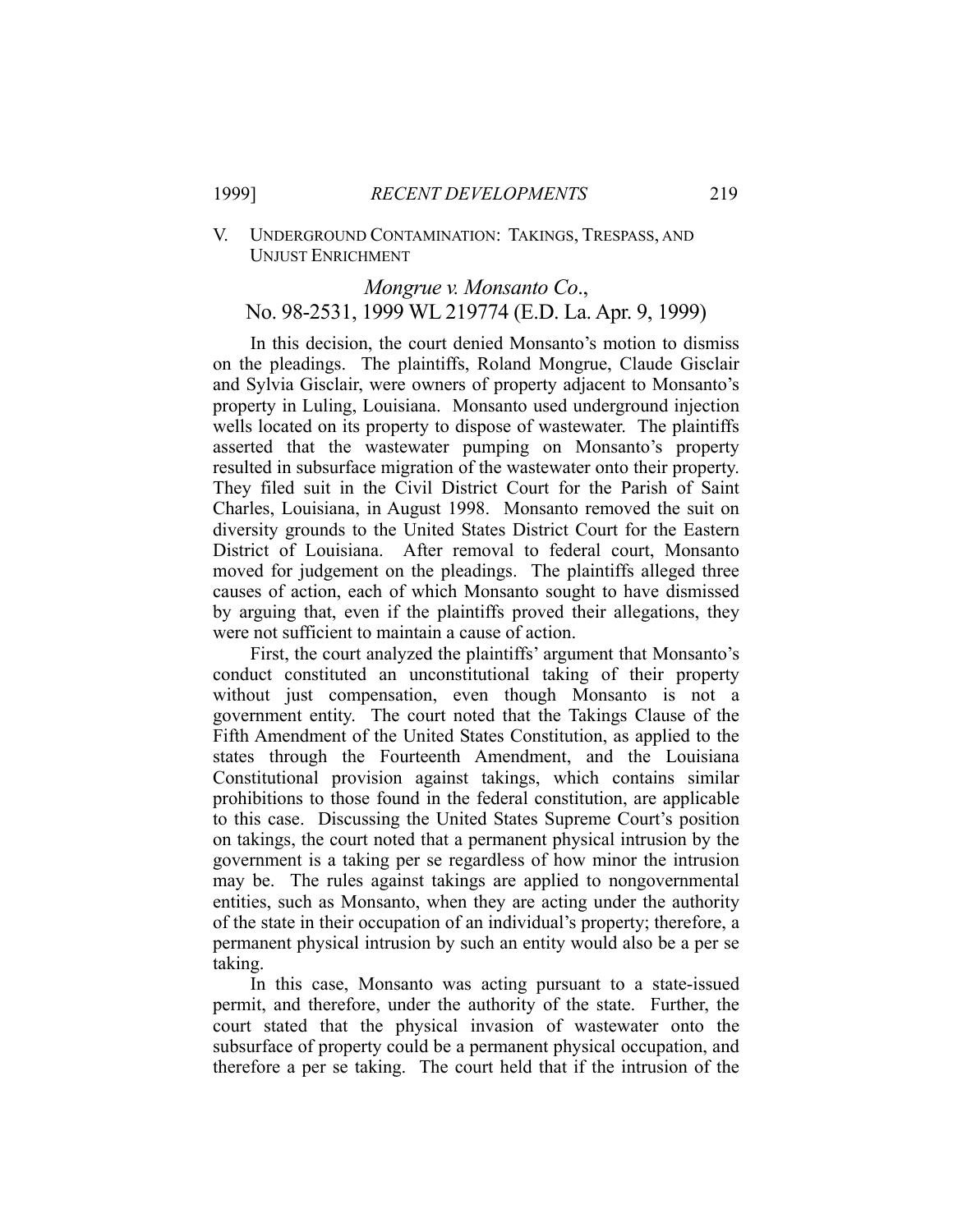wastewater onto the subsurface of the property were shown at trial to be extensive enough to be a permanent physical intrusion, Monsanto's conduct would be an unconstitutional taking of the plaintiffs' property. The plaintiffs' cause of action was, therefore, supported by the pleadings.

 Next, the court addressed the plaintiffs' argument that the subsurface migration of wastewater onto their property was an unlawful trespass. Monsanto argued that under the existing precedent, the migration of wastewater from injection wells does not constitute a legally actionable trespass. Analyzing prior case law, the court held that the existing case law did not stand for the proposition that authorization from the Louisiana Commissioner of Conservation, in the form of a permit or otherwise, in and of itself, makes an unlawful trespass inactionable.

*Nunez v. Wainoco Oil & Gas Co.*, 488 So. 2d 955 (La. 1986) was the first precedent cited by the defendants. The court distinguished Monsanto's actions from the situation in *Nunez* because there was no unitization in the case at hand. Unitization is a mechanism used by the Louisiana Conservation Commission to protect the rights of surface owners in a common hydrocarbon reservoir by creating rights and interests in the reservoir beyond traditional property boundaries. The court noted that where unitization has occurred, the claim is not actionable under *Nunez*, but the court declined to apply the rationale followed in one of its prior decisions which extended the precedent to include cases where there was no unitization. The court held that, contrary to Monsanto's argument, without unitization the trespass claim is not rendered inactionable, and therefore, the plaintiffs' cause of action is, again, supported by the pleadings.

 Finally, the court discussed the plaintiffs' claim that the subsurface migration of wastewater gave rise to unjust enrichment for Monsanto. Unjust enrichment is a claim in equity, and therefore requires the court to balance multiple factors including the property rights of the parties and the regulatory interest of the state. All of these factors were in dispute. The court held that it would be improper to make an equitable decision on the pleadings when the facts were not agreed upon.

 In sum, the court found that the plaintiffs had made allegations sufficient to support all three causes of action: unlawful taking, trespass, and unjust enrichment. The motion for judgement on the pleadings was, therefore, denied.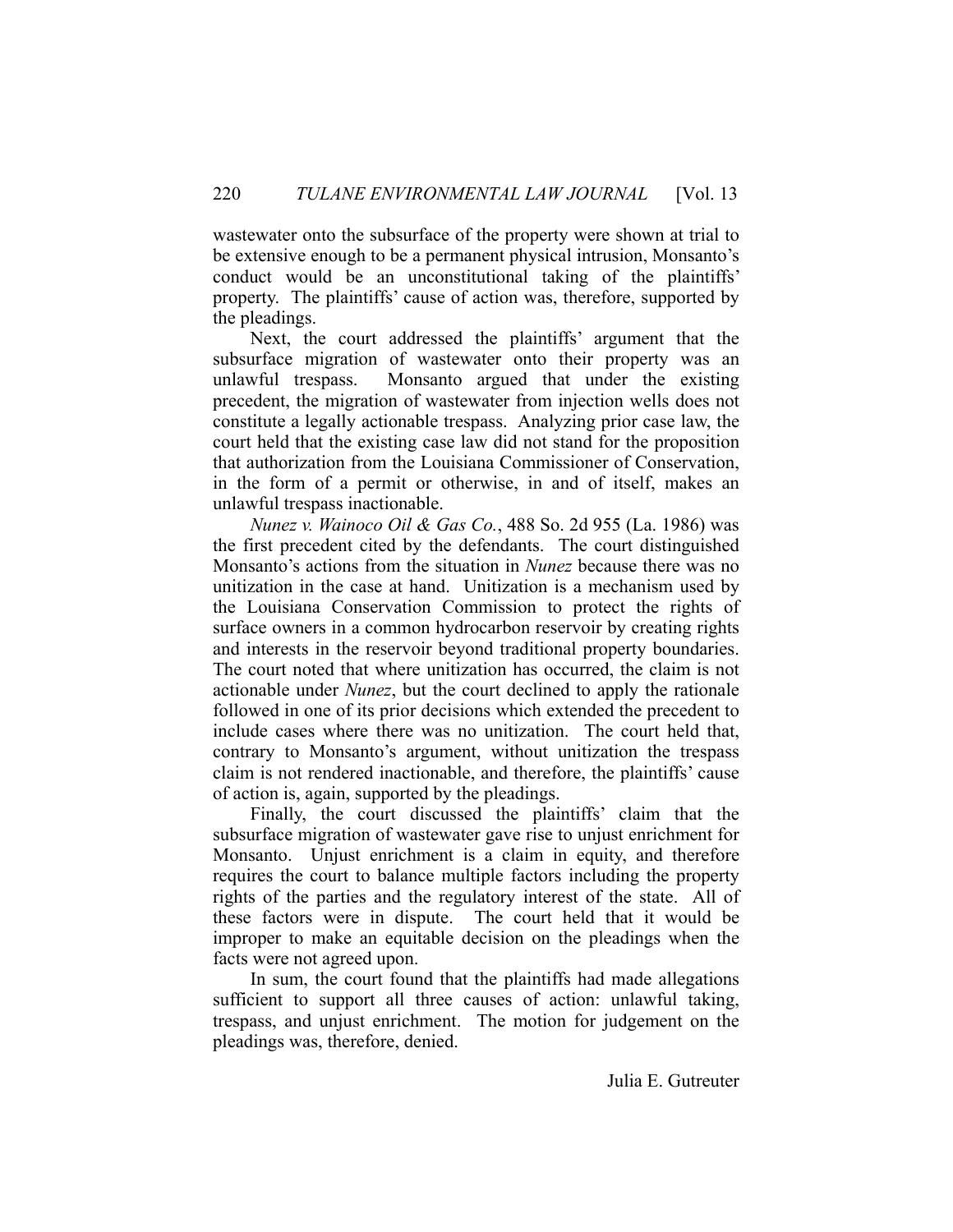### VI. *RES JUDICATA*: CERCLA AND THE MICHIGAN ENVIRONMENTAL RESPONSE ACT

### *Pierson Sand and Gravel, Inc. v. Keeler Brass Co.*, 596 N.W.2d 153 (Mich. 1999)

 The Michigan Supreme Court found that Pierson Sand and Gravel, Inc. (Pierson) was not precluded under the doctrine of *res judicata* from bringing a lawsuit in state court which involved issues similar to those in a previously dismissed federal lawsuit brought by Pierson. Pierson's previous lawsuit in the United States District Court for the Western District of Michigan asserted claims under the Comprehensive Environmental Response, Compensation, and Liability Act (CERCLA). Pierson sought recovery costs for the environmental cleanup of their landfill from Keeler Brass Company (Keeler), Pierson Township, and Chemetron Investments. Pierson's complaint, filed in October of 1992, asserted only federal claims under CERCLA even though a private cause of action was allowed under state law pursuant to the Michigan Environmental Response Act (MERA). The district court granted summary judgment to Keeler, ruling that Pierson could not prevail as a matter of law in proving an essential element of their CERCLA claim. Thereafter, Pierson brought suit in Michigan state court asserting various MERA claims. Pierson admitted that its state claims involved the same transactions as the previous federal claims. Therefore, Keeler moved for summary judgment asserting *res judicata* as a bar to the present suit. The Michigan Court of Appeals found that *res judicata* did not bar the present suit.

 Initially, Keeler argued that the court of appeals misinterpreted that application of the doctrine of *res judicata*. As a general rule, the doctrine of *res judicata* states, "If a plaintiff has litigated a claim in federal court, the federal judgment precludes relitigation of the same claim in state court based on issues that were or could have been raised in the federal action, including any theories of liability based on state law." Except in special cases, Michigan courts have sought to apply the doctrine of *res judicata* broadly. The Michigan Court of Appeals found this to be a special case as it was clear that the federal court would have declined to exercise its pendant jurisdiction over state claims after dismissing the federal claims. Thus, before the Michigan Supreme Court, Keeler argued that the court of appeals finding that the instant action was a special case went against its broad application. The supreme court found the appellate court's